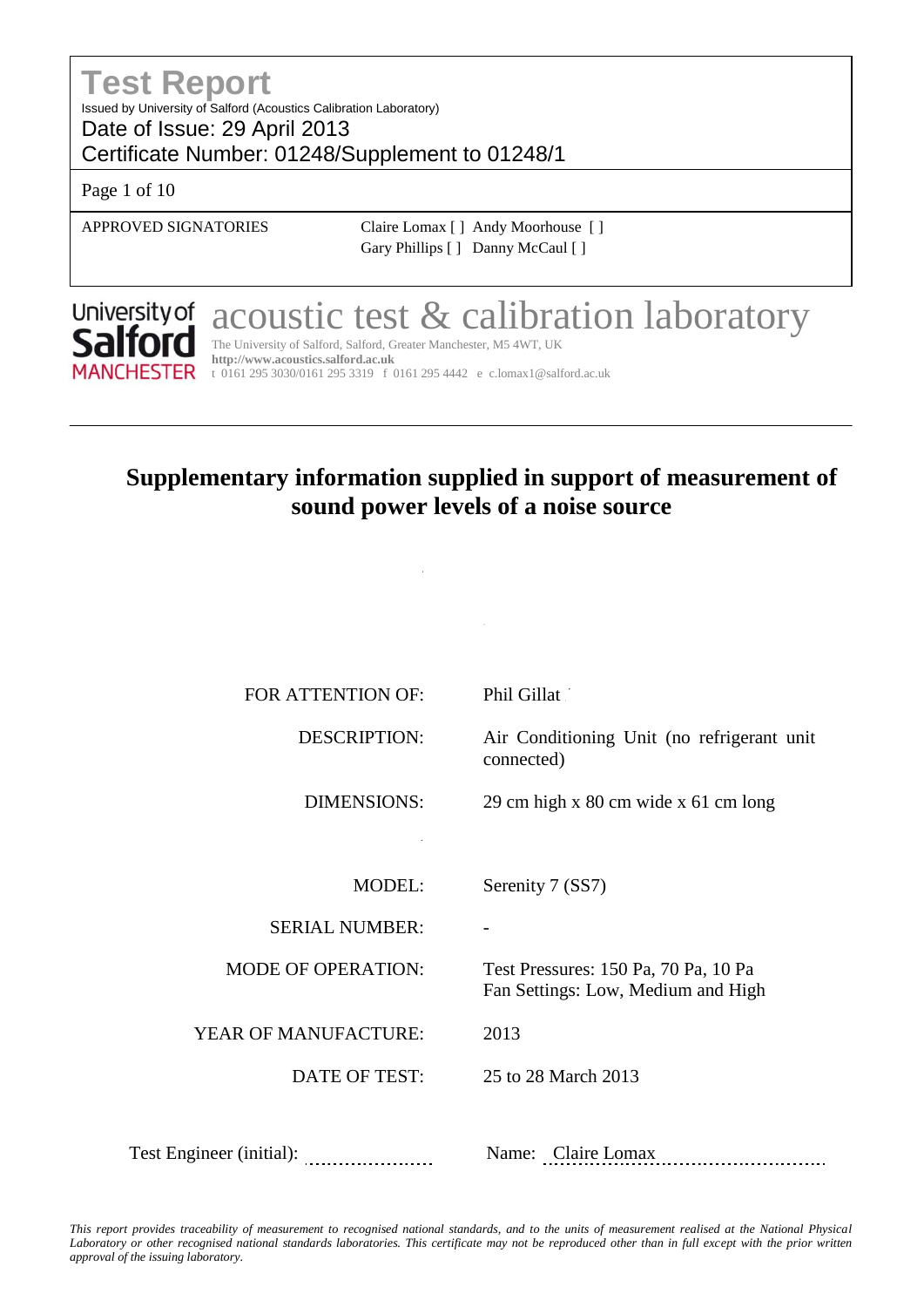Page 2 of 10

#### **1 OVERVIEW**

The data in this report is supplied in support of the standard tests carried out in Test Report 01248/1. All details of the measurement procedure are contained in 01248/1.

#### **2 NOISE REDUCTION INDEX**

The Sound Power data from 01248/1 has been used to calculate the sound pressure levels at 1m, 2m and 5m from the source. These calculations represent an estimate of the levels that would be obtained in free field conditions, and should not be assumed to be valid for any specific building environments where the characteristics of the room should be accounted for.

| <b>Figure Number</b> | <b>Pressure Setting</b> | <b>Fan Setting</b> |
|----------------------|-------------------------|--------------------|
|                      | 10 Pa                   | Low                |
| $\overline{2}$       | 10 Pa                   | Medium             |
| 3                    | 10 Pa                   | High               |
|                      | 70 Pa                   | Low                |
| 5                    | 70 Pa                   | Medium             |
| 6                    | 70 Pa                   | High               |
|                      | 150 Pa                  | Low                |
| 8                    | 150 Pa                  | Medium             |
| $\mathbf Q$          | 150 Pa                  | High               |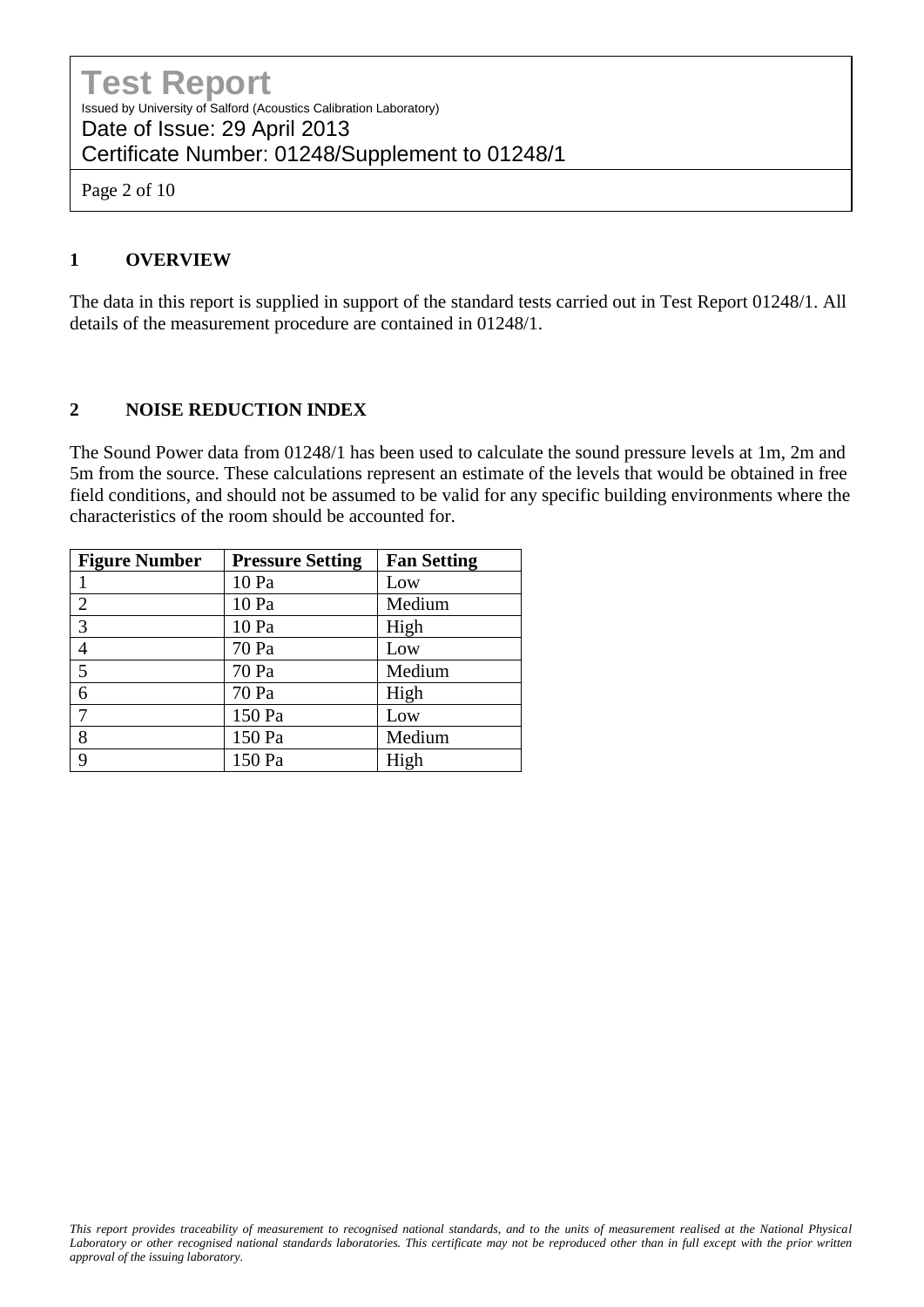Page 3 of 10

#### Figure 1 - 10 Pa, Low Fan Setting



frequency, Hz





*This report provides traceability of measurement to recognised national standards, and to the units of measurement realised at the National Physical*  Laboratory or other recognised national standards laboratories. This certificate may not be reproduced other than in full except with the prior written *approval of the issuing laboratory.*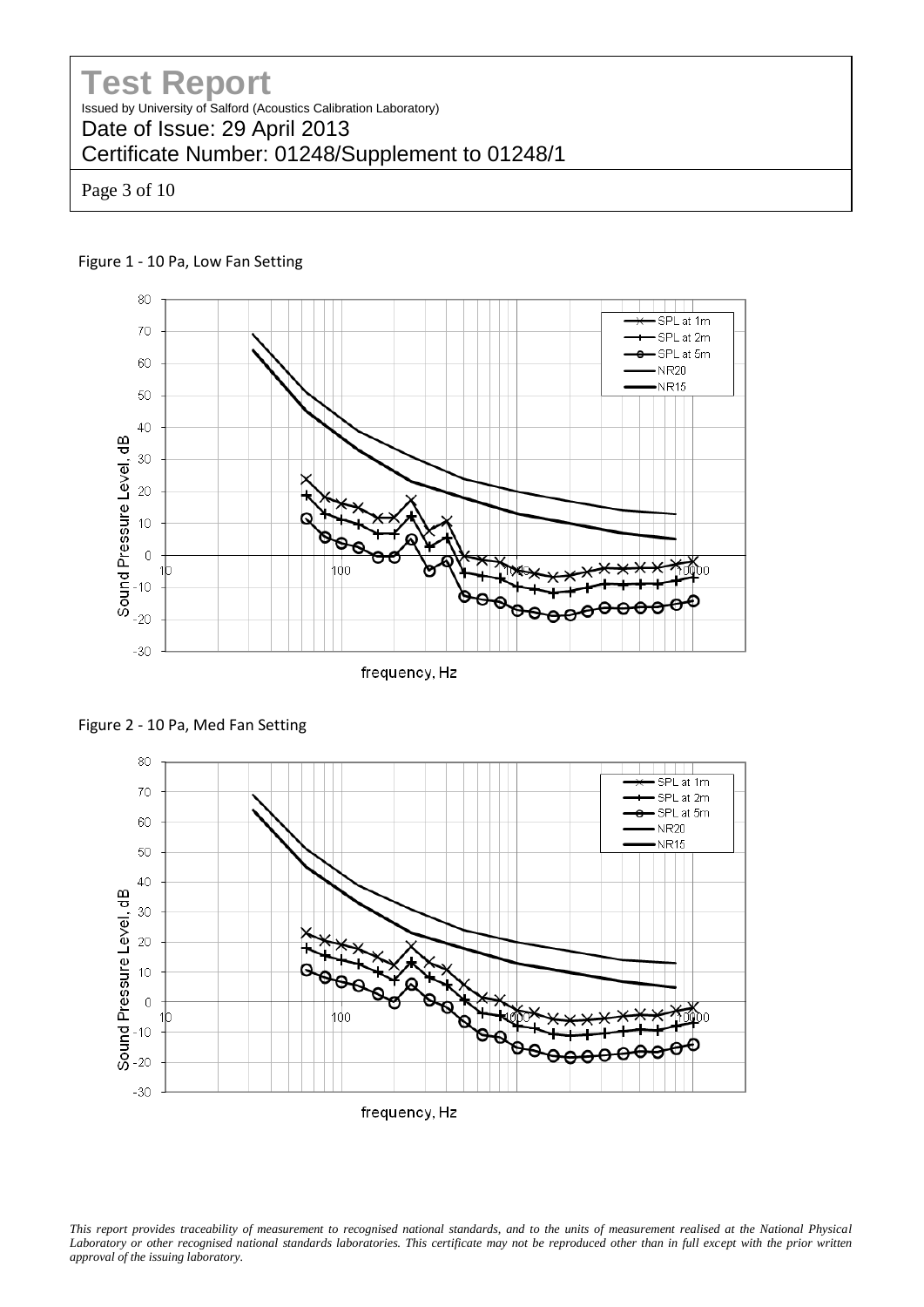Page 4 of 10





frequency, Hz

Figure 4 - 70 Pa, Low Fan Setting



*This report provides traceability of measurement to recognised national standards, and to the units of measurement realised at the National Physical*  Laboratory or other recognised national standards laboratories. This certificate may not be reproduced other than in full except with the prior written *approval of the issuing laboratory.*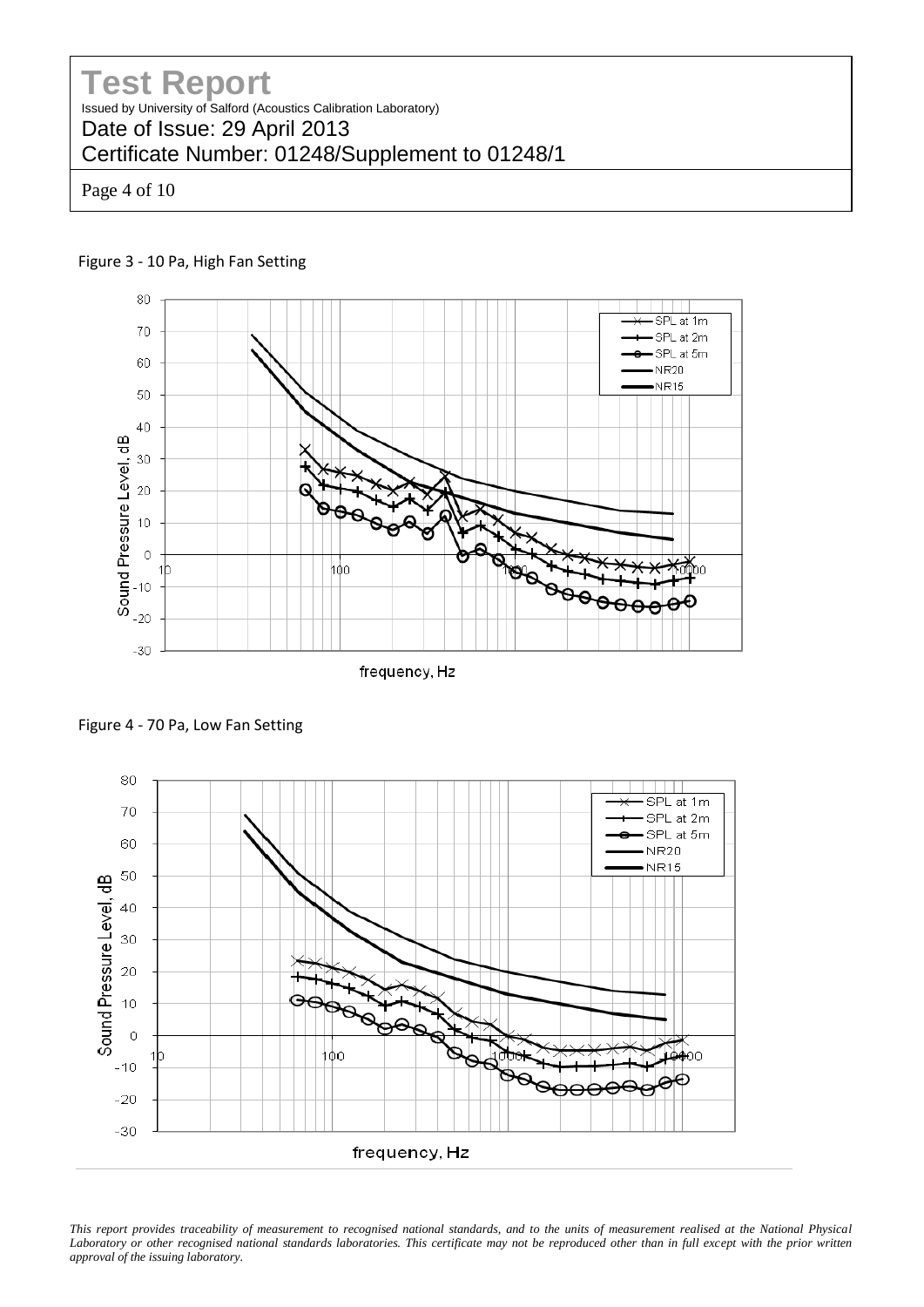Page 5 of 10





Figure 6 - 70 Pa, High Fan Setting



*This report provides traceability of measurement to recognised national standards, and to the units of measurement realised at the National Physical*  Laboratory or other recognised national standards laboratories. This certificate may not be reproduced other than in full except with the prior written *approval of the issuing laboratory.*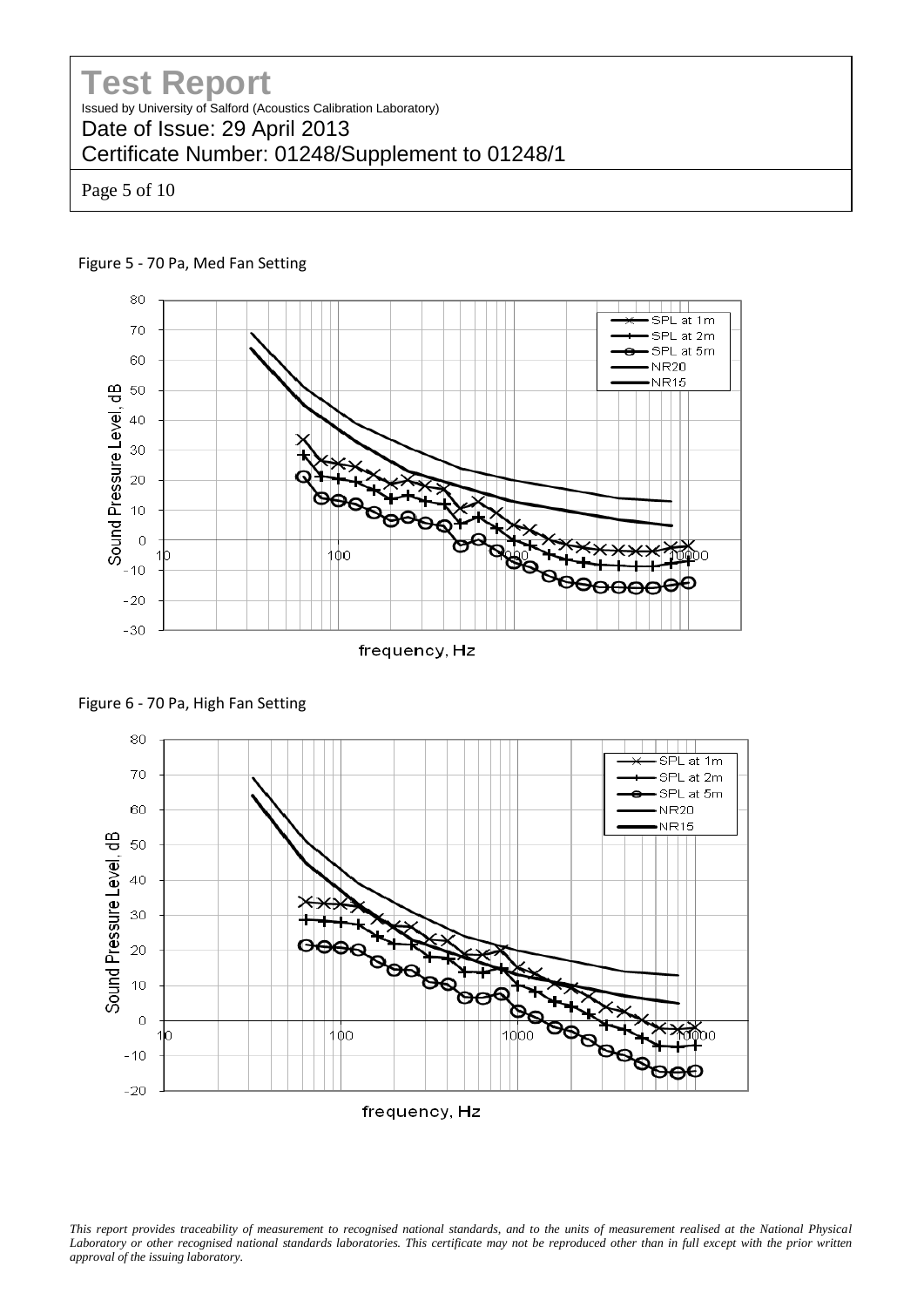Page 6 of 10





frequency, Hz





*This report provides traceability of measurement to recognised national standards, and to the units of measurement realised at the National Physical*  Laboratory or other recognised national standards laboratories. This certificate may not be reproduced other than in full except with the prior written *approval of the issuing laboratory.*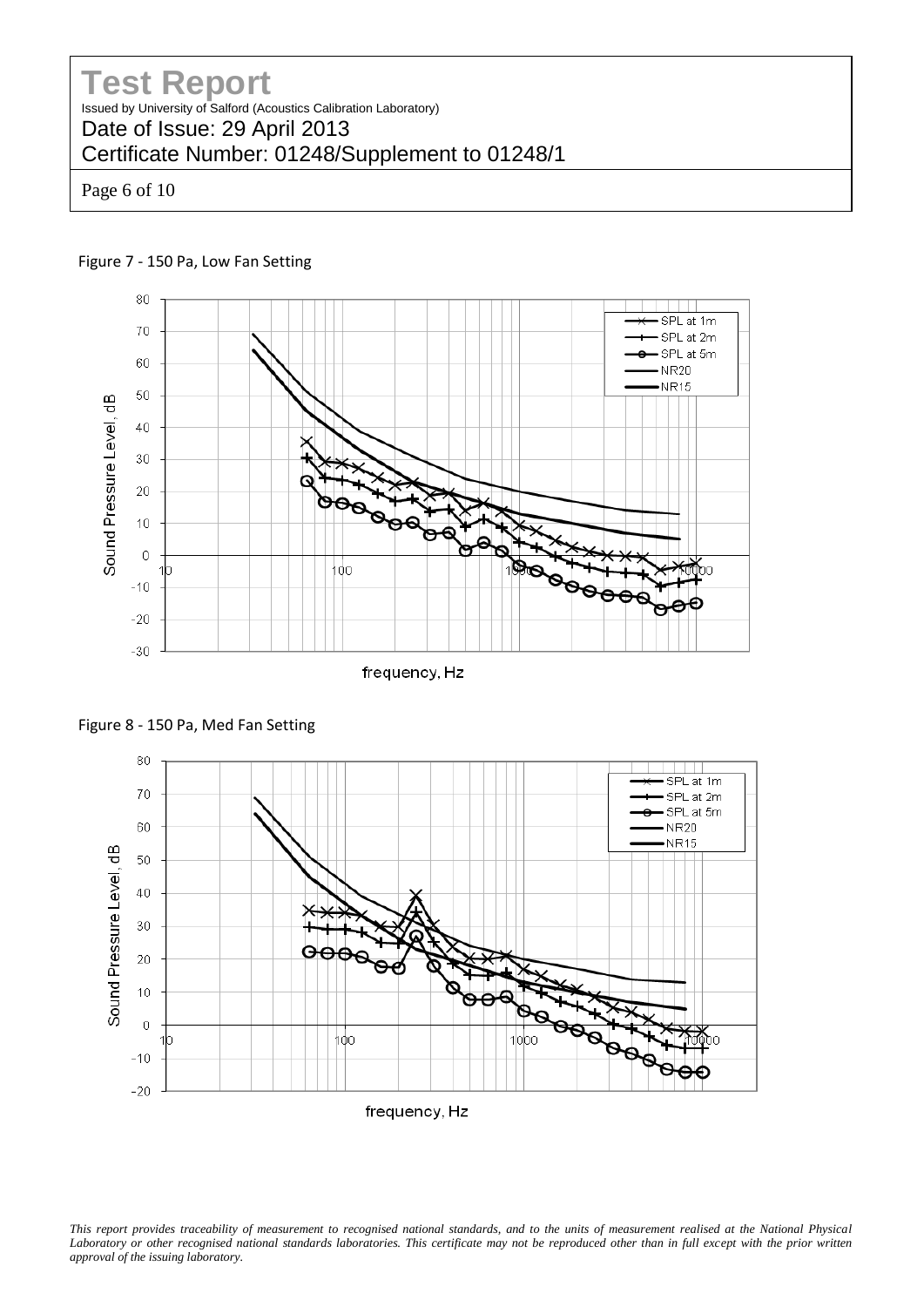Page 7 of 10



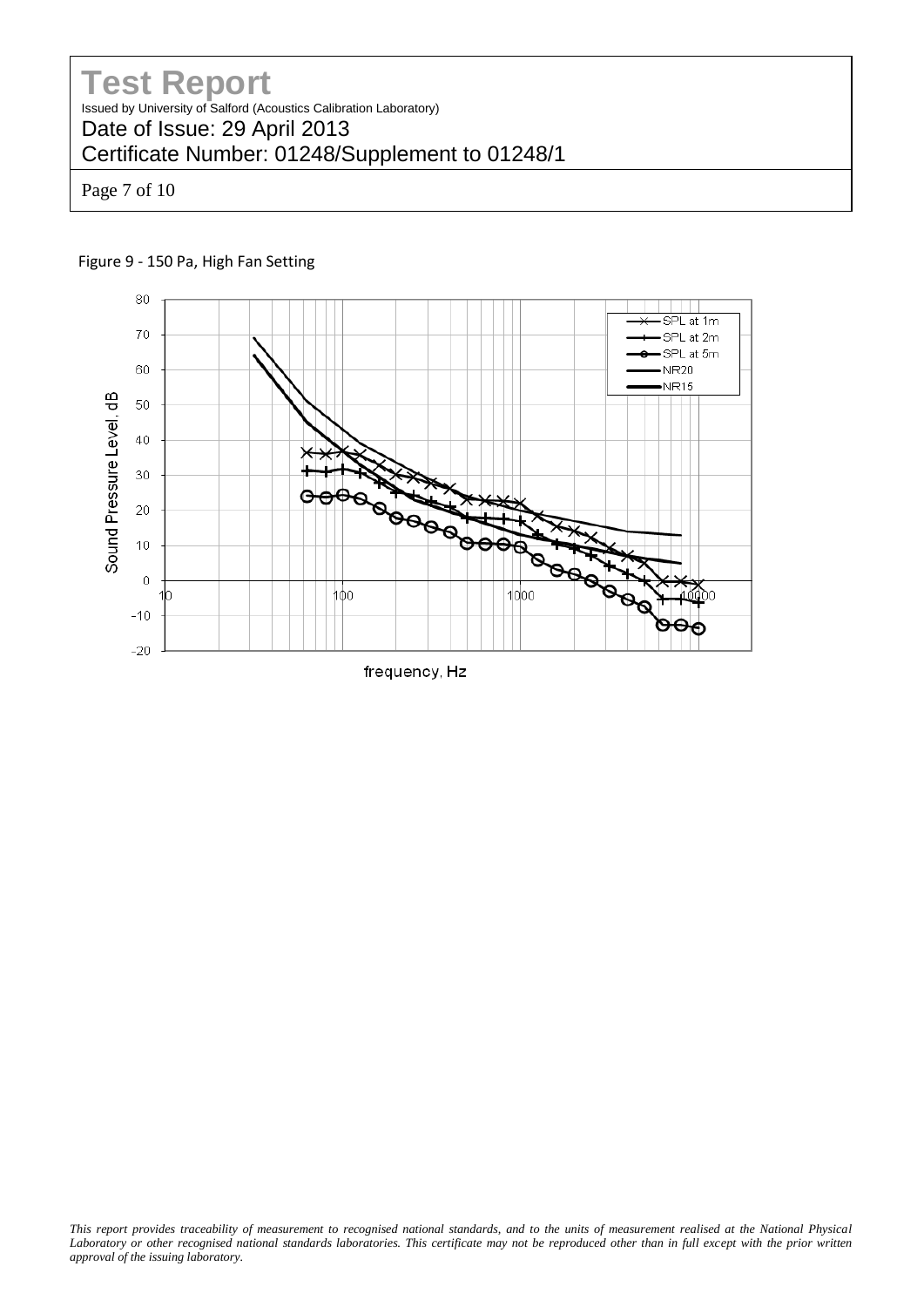Page 8 of 10

#### **3 MEASUREMENTS WITH CONDENSER UNIT ATTACHED**

For comparison, measurements were carried out at one microphone position with the condenser unit attached to the main unit. These measurements were carried out at microphone position 4, with the unit set to the test pressure of 70 Pa, fan setting high.

The results of this comparison are shown in figure 10 which provides the un-weighted sound pressure levels measured at 1.4m from the unit.



Figure 10 – Comparison between measurements made with and without the condenser unit attached

frequency, Hz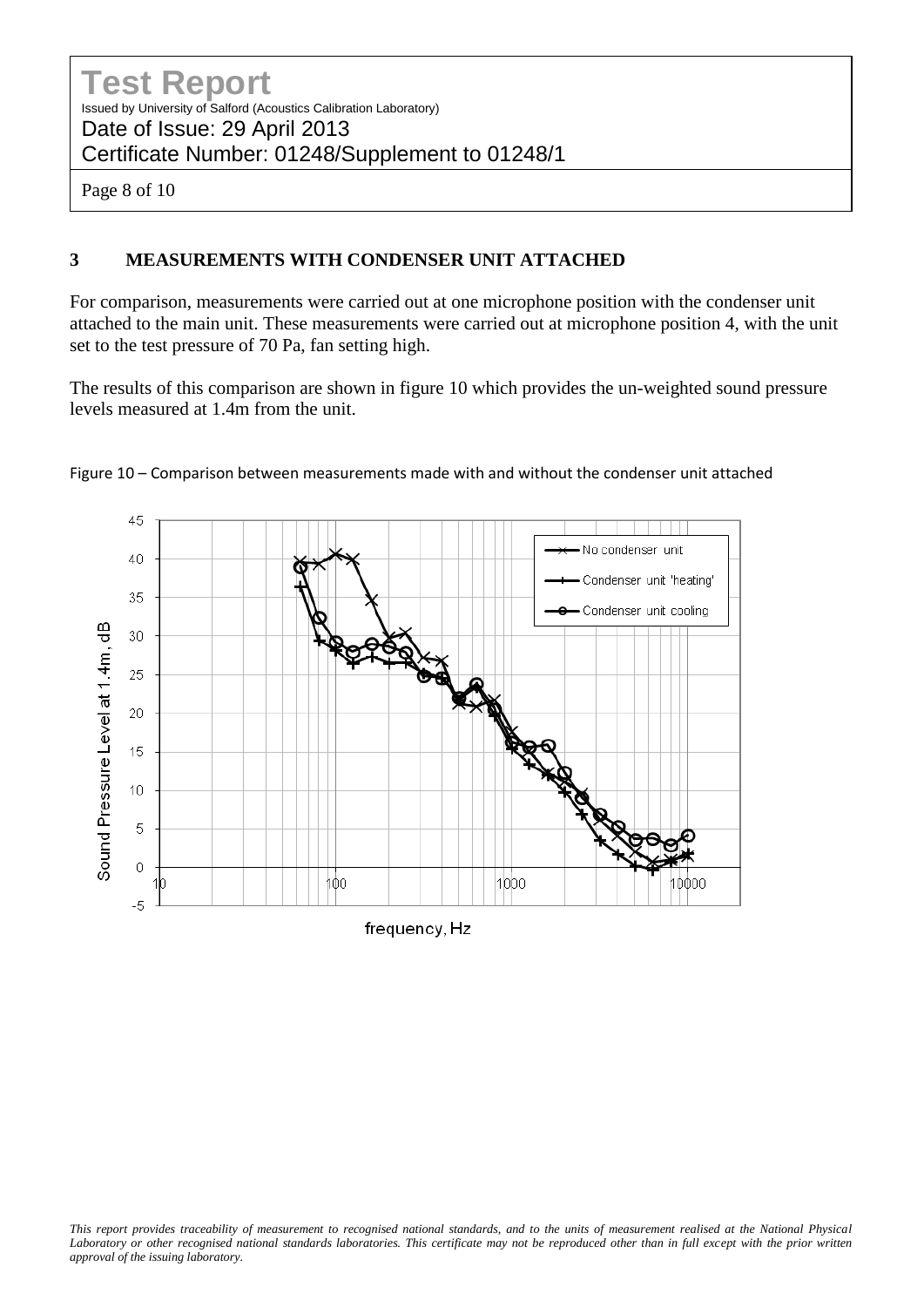Page 9 of 10

#### **4 MEASUREMENTS COMPARING LONG AND SHORT BOX-END UNITS**

The long box end units were replaced with short box end units to compare any change to the noise emitted from the unit. Measurements were carried at one microphone position (position 10) and at a test pressure 70 Pa. High, Medium and Low fan settings were compared in this test and the results are shown in figures 11, 12 and 13 respectively.